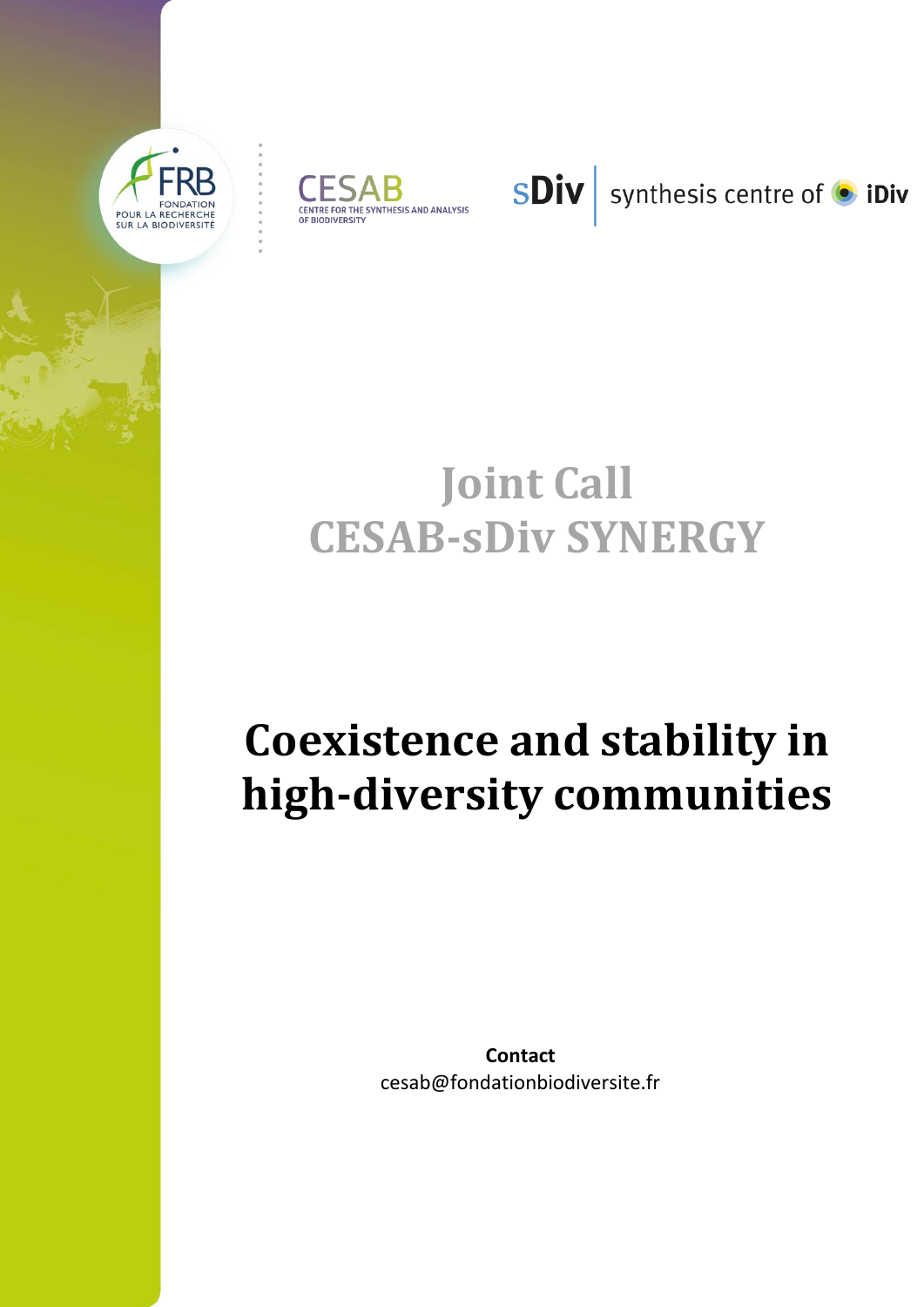

**CESAB and sDiv are instruments of the French FRB (Foundation for Research on Biodiversity) and German iDiv (German Centre for Integrative Biodiversity Research Halle-Jena-Leipzig). These two centers offer a place and some time to host groups of researchers for a better use of existing data, information and knowledge to foster theoretical and synthetic thinking in biodiversity research. In 2019 they propose a joint call called "synergy" to fund two theory driven groups of 5-7 international researchers that will share their meetings between the two centers.** 

**The main topic of the call will be "Coexistence and stability in high-diversity communities".**  Modern coexistence theory provides a useful framework for understanding the coexistence of dominant species, but is limited to few interacting species, and is not predictive or extendable to novel or real setting contexts. This joint call aims at fostering a synthesis to understand coexistence and stability in typical high-diversity communities that are often composed of relatively few dominant species and many low-abundance species. Such a focus could include new theories, methods of data collection and analysis. Modeling approaches, both mechanistic and statistical, could be novel or extend existing frameworks. Understanding the consequences of global change as a driver of diversity change would be a desirable applied outcome.

**Two groups** of 5-7 researchers will be funded for four meetings each. They will have two joint meetings (one at the beginning and one at the end) to foster synergies and complementarities between groups and work plans. The first joint meeting will be organized at CESAB and the final joint meeting at sDiv. The two other individual meetings will be organized either at CESAB or sDiv (depending on the composition of the groups and availability of resources at the centres). One of the two PI's of each group must be associated with a French research institute or with iDiv (the German Centre for Integrative Biodiversity Research).

**Working group composition**: PIs should strive for a well-balanced group of participants in terms of gender, career stage, internationality and expertise diversity. Successful groups consist of people with excellent expertise but also with dedication and time to participate in the meetings and to work on the working group goals. The availability of early results during the limited timeframe of a meeting typically boosts the intellectual progress.

**Working group outcomes** are expected to be multi-author high-quality and ideally highimpact scientific publications. Existing and new concepts, theories, approaches to data exploration, modelling and synthesis (including conceptual synthesis) can be discussed and developed with a strong and direct link to existing approaches and fostering predictive biodiversity theory, either directly or indirectly.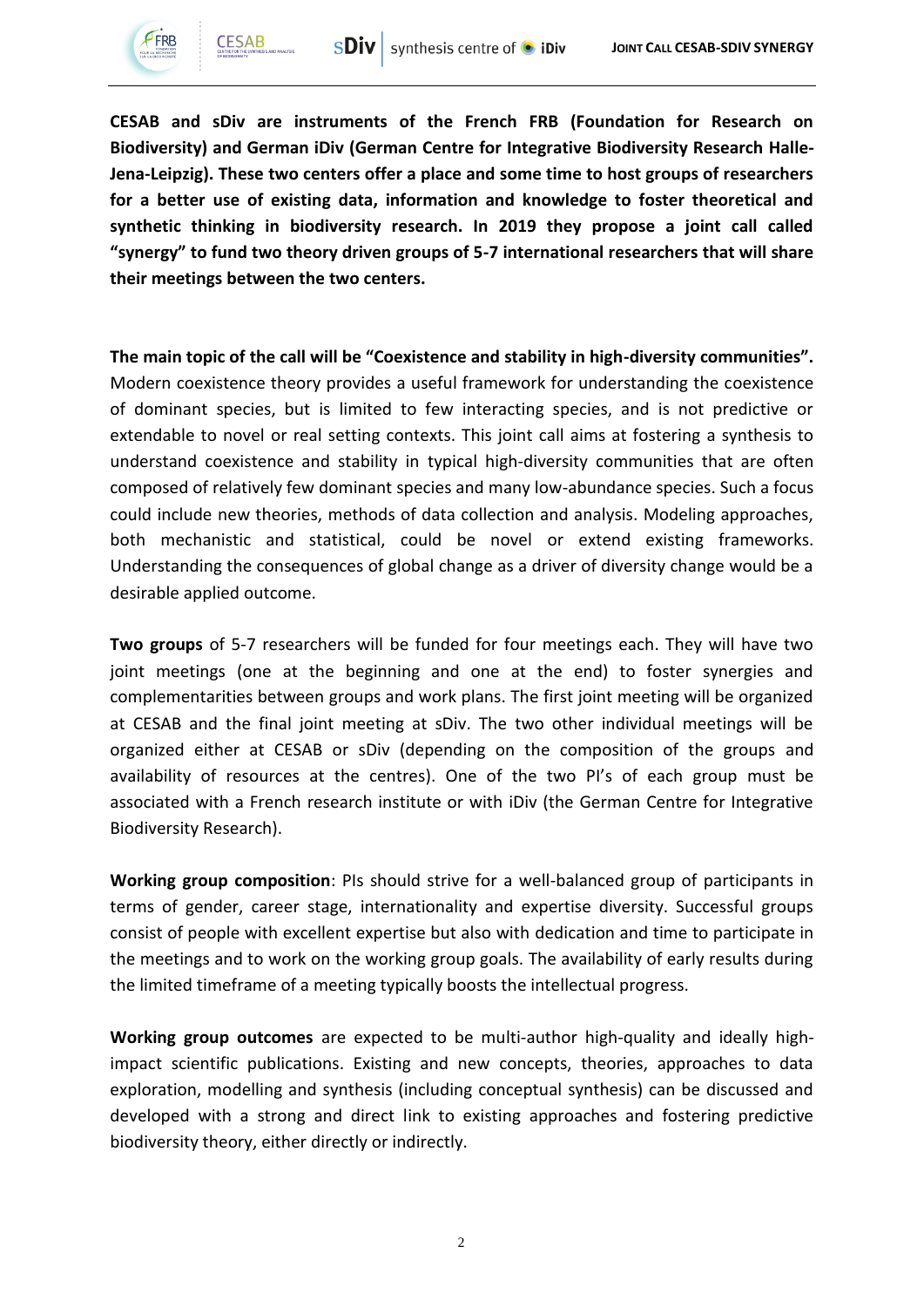

**CESAB** 

**The financial support includes** transport, accommodation and catering care of all local arrangements and reimbursement for travel and lodging for the four meetings of the working group.

Administration of the budget will be handled by the CESAB and sDiv staff.

**Pre-Proposal**: You will be able to submit a full proposal only if you are invited to after a positively reviewed pre-proposal. Whether you can submit a full proposal will be decided by the sDiv and CESAB scientific boards within two weeks following the pre-proposal deadline. The pre-proposal includes: (a) Information about the PIs. (b) A brief description of the aims, scope and scientific objectives of the planned project, its approach, and its synthesis aspect. (c) A list of researchers who have agreed to participate.

**Full-Proposal**: Complete template for the full proposal will be provided after evaluation of the pre-proposal.

# **Contact:**

[cesab@fondationbiodiversite.fr](mailto:cesab@fondationbiodiversite.fr) [http://www.fondationbiodiversite.fr](http://www.fondationbiodiversite.fr/)

#### **Calendar:**

Pre-Proposal deadline: **September 4th** Invitation to submit a full-proposal by **September 27th** Full-proposal deadline: **November 15th** Final decision will be made early **January 2020** First Meeting in 2020

# **About sDiv – Synthesis Centre of iDiv**

sDiv is the Synthesis Centre for Biodiversity Sciences, embedded in the active research environment of iDiv, a research centre funded by the German Research Foundation. The synthesis centre is an incubator for new ideas – a think tank and place of inherent horizon scanning. Scientific synthesis integrates diverse knowledge to increase the generality and applicability of results and yield novel insights or explanations. It can bring together existing but disparate data, methods, theories, and tools in new and perhaps unexpected ways. Synthesis is a highly varied effort, and its definition will change depending upon the lens of those who undertake it. Synthesis is a means for accelerating scientific understanding that is applicable across multiple places and scales. In biodiversity research, scientific synthesis is what makes it possible to find patterns, answers and solutions to some of the major questions facing science and society.

https://www.idiv.de/sdiv.html